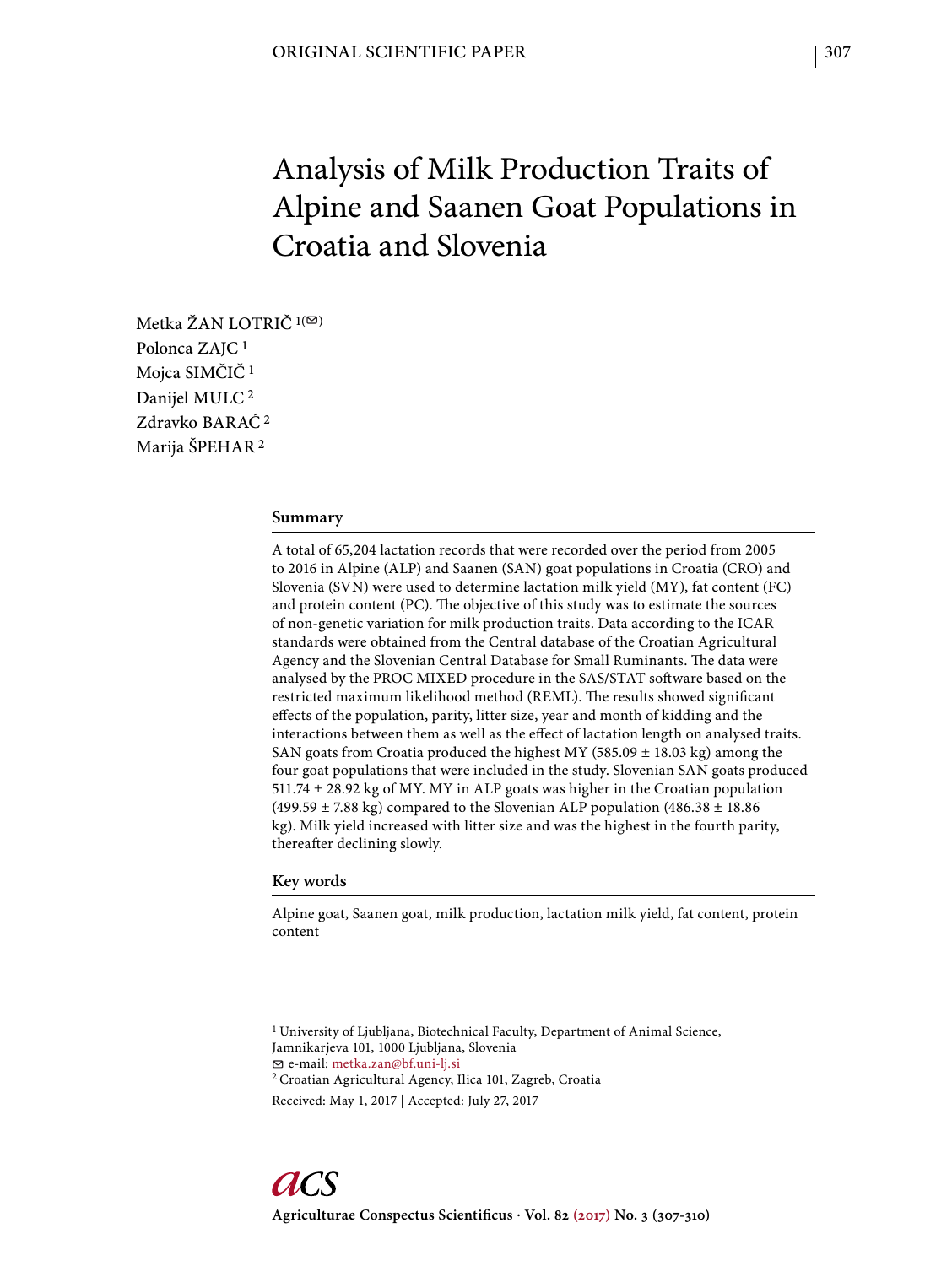## **Introduction**

Goats disseminated all over the world because of their great adaptability to a variety of environmental and production system conditions. However, over 80% of the world's goat population is located in Asia and Africa (Morand-Fehr et al., 2004). Goat milk as an excellent food source plays an important role in human nutrition in the area of the Middle East, the acknowledged cradle of modern civilisation (Hatziminaoglou and Boyazoglu, 2004). Dairy goats produce approximately 2% of the total amount of milk produced by livestock species worldwide and according to the FAOSTAT (2016), the world's goat milk production has increased by around 70% between the years 1991 and 2013, pointing to a promising future for this sector.

Today, there are about 22,400 goats in Slovenia that are kept on approximately 4,000 farms in total, which represent about 7% of all livestock farms in Slovenia (Statistical office ..., 2017). According to the Annual report of the Croatian Agricultural Agency (CAA, 2017), the number of goats in Croatia was around 65,000 in 2016. The most widely distributed dairy goat breeds in Croatia and in Slovenia are the Alpine and Saanen goat. Both breeds are seasonally fertile and kidding occurs once per year. In Slovenia, the breeding population size of Alpine goats is around 1,461 purebred does, while Slovenian Saanen goats count about 686 purebred does (Register of breeds ..., 2016). The Croatian breeding population has significantly decreased in the past decades. Nowadays, the Croatian Alpine goat population counts 3,302 breeding does, while the Saanen breed consists of 476 breeding does (CAA, 2017). On Slovenian goat farms, the main source of income besides milk is goat cheese that is produced on the farm. There are also two by-products known as ricotta and whey. In Croatia, goat milk is mainly used for cheese production in small family dairies in a traditional manner or industrially in large dairies. Although the economics of goat milk production are not on a high level yet, the demand for goat milk and dairy goat products is constantly rising and is currently greater than the supply.

Earlier research has shown that the reproduction and milk production traits of cows, sheep and goats are influenced by a number of factors such as breed, age, lactation stage, season of kidding, parity and management including the method of milking (Al-Saiady, 2006; El-Tarabany and El-Bayoumi, 2015). In several studies investigating factors that affect goat milk production, the effect of parity and litter size has been evident (Mourad, 2001; Carnicella et al., 2008; Memiši, 2011). Additionally, parity affects the milk fat and protein content (Goetsch et al., 2011).

Since the Alpine (ALP) and Saanen (SAN) dairy goat populations have a similar origin and are reared under similar conditions, the objective of this study was to estimate the sources of non-genetic variation for milk production traits in the Alpine (ALP) and Saanen (SAN) dairy goat populations based on Croatian (CRO) and Slovenian (SVN) milk recording data.

## **Material and methods**

Lactation records of Alpine (ALP) and Saanen (SAN) dairy goat populations from two countries, Croatia (CRO) and Slovenia (SVN), were used for the joint analysis. Croatian data were taken from the Central database of the Croatian Agricultural Agency, while Slovenian data were provided by the Central Database for Small Ruminants, which is maintained by the Department of Animal Science (Biotechnical Faculty) of the University of Ljubljana. Milk production traits included in the analysis were lactation milk yield (MY), fat content (FC) and protein content (PC) for the period from 2005 to 2016. The raw data contained 65,204 records. CRO data represented the majority of the records with 48,998 records of the CRO ALP and 5,342 of the CRO SAN population. The number of records was considerably lower in the SVN ALP (7,778) and SVN SAN (3,086) populations. Both goat breeds from both countries were considered as four different populations.

Data were edited before the analysis and records were excluded from the analysis for: parities larger than ten, flocks with less than five animals within the flock, lactation lengths deviating from an interval of 90 to 300 days, and for litter size reported as 0. Additionally, parities from the eighth to the tenth were joined into a common class (parity 8+) due to the small number of records. If the number of kids born was larger than three, the number of kids born was set to three. The season of kidding was defined as a month of kidding. Seasons with less than 30 records

| Table 1. Descriptive statistics for the milk production traits |           |        |        |           |        |         |
|----------------------------------------------------------------|-----------|--------|--------|-----------|--------|---------|
| Breed (Country)                                                | Trait     | N      | Mean   | <b>SD</b> | Min    | Max     |
| All populations together                                       | MY(kg)    | 54,179 | 492.45 | 216.23    | 70.00  | 1595.01 |
|                                                                | FC(%)     | 53,998 | 3.37   | 0.58      | 2.00   | 6.00    |
|                                                                | PC(%)     | 54,278 | 3.04   | 0.29      | 2.01   | 5.98    |
| Alpine goat (Croatia)                                          | $MY$ (kg) | 39,089 | 493.35 | 216.23    | 70.00  | 1595.01 |
|                                                                | FC(%)     | 39,004 | 3.42   | 0.58      | 2.00   | 6.00    |
|                                                                | PC(%)     | 39,173 | 3.05   | 0.29      | 2.01   | 5.98    |
| Saanen goat (Croatia)                                          | MY(kg)    | 4,320  | 556.55 | 245.41    | 74.81  | 1534.55 |
|                                                                | FC(%)     | 4,310  | 3.30   | 0.59      | 2.07   | 6.00    |
|                                                                | PC(%)     | 4,340  | 2.98   | 0.25      | 2.17   | 5.03    |
| Alpine goat (Slovenia)                                         | MY(kg)    | 7,731  | 468.45 | 209.24    | 72.00  | 1373.00 |
|                                                                | FC(%)     | 7,672  | 3.21   | 0.55      | 2.00   | 6.00    |
|                                                                | PC(%)     | 7,726  | 3.05   | 0.32      | 2.10   | 5.80    |
| Saanen goat (Slovenia)                                         | MY(kg)    | 3,039  | 450.82 | 161.57    | 115.00 | 1279.00 |
|                                                                | FC(%)     | 3,012  | 3.28   | 0.56      | 2.00   | 6.00    |
|                                                                | PC(%)     | 3,039  | 3.02   | 0.28      | 2.20   | 4.70    |

 $MY = milk yield, FC = fat content, PC = protein content, N = number, SD = standard deviation, Min = minimum, Max = maximum$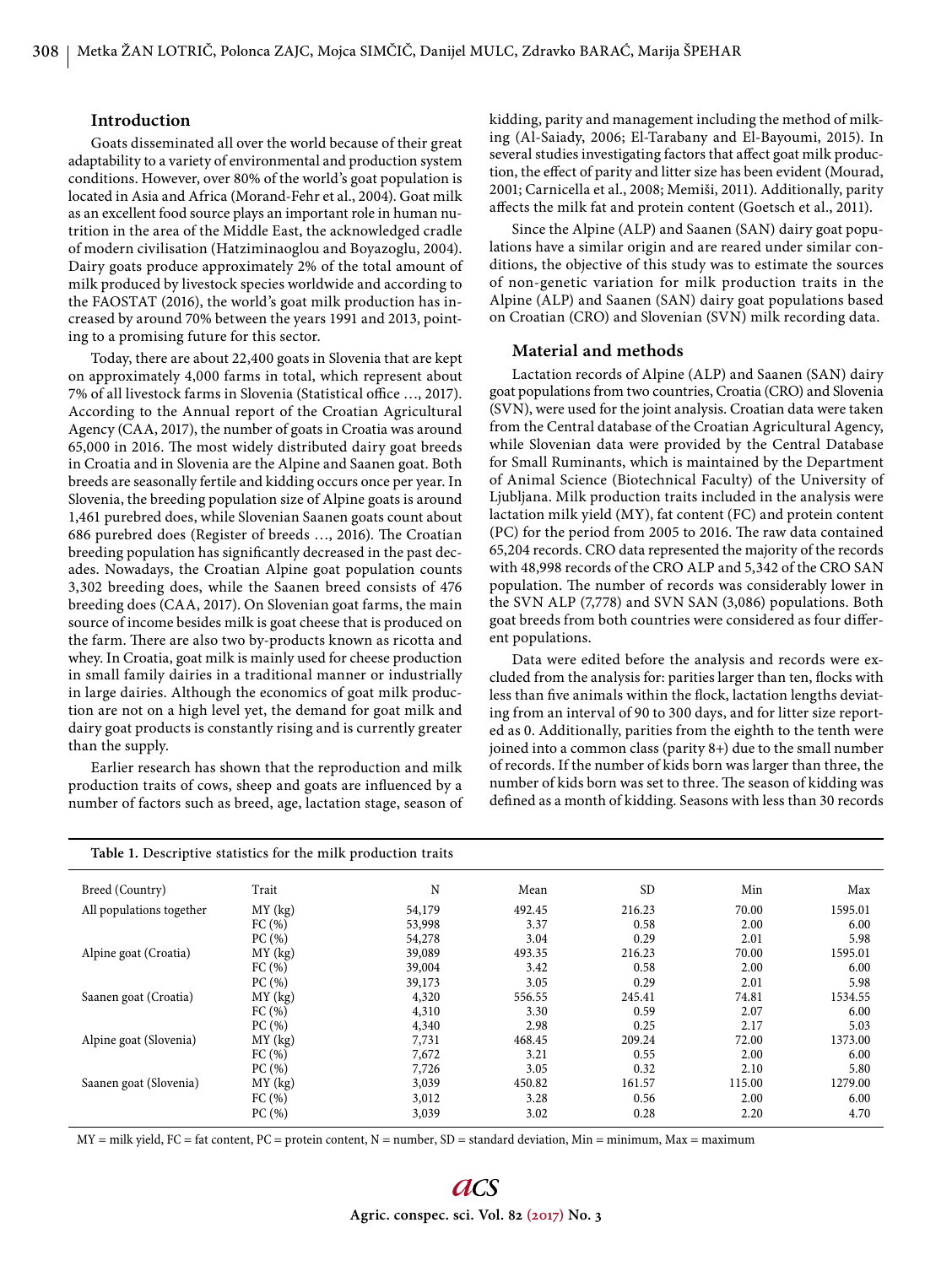were joined to the previous or the next season to improve the data structure. MY was confined to a range from 70 to 1600 kg, while FC and PC could vary between 2 and 6%. The final data set contained 54,294 records of 21,679 does. Descriptive statistics for the milk production traits are presented in Table 1.

The average MY across all breeds was  $492.45$  kg (SD = 216.23) with an average FC of 3.37% (SD = 0.58) and an average PC of 3.04% (SD = 0.29) (Table 1). There was no strong deviation of any breed in the studied traits with the exception of the average MY in CRO SAN, which was higher (556.55 kg) than in the other three populations.

## **Statistical analysis**

Milk yield was analysed using the following statistical model (eq. 1):

$$
y_{ijklmno} = \mu + b_{li} \left( x_{ijklmno} - \overline{x} \right) + b_{2i} \left( x_{ijklmno} - \overline{x} \right)^2 + B_i + P_j +
$$
  

$$
L_k + Y_l + M_m + YM_{lm} + f_m + e_{ijklmno}
$$
 (1)

where y*ijklmno* is the analysed trait (MY), μ is the intercept,  $b_{1i}$  is the linear regression coefficient nested within the population for lactation length,  $b_{2i}$  is the quadratic regression coefficient nested within the population for lactation length,  $B_i$  is the fixed effect of the population,  $P_j$  is the fixed effect of the parity,  $L_k$  is the fixed effect of the litter size,  $\boldsymbol{Y}_l$  is the fixed effect of the year of kidding,  $M_n$  is the fixed effect of the month of kidding, *YMlm* is the interaction between the year and month of kidding, and  $f_{in}$  is the random flock effect nested within the population, while *eijklmno* is the residual. Lactation length (*xijklmno*) was used as covariate and was modelled as a quadratic regression nested within the population. For content traits (FC and PC), the same effects were included in the model. The exception was the effect of the lactation length, which was modelled as a linear regression and was not nested within the population (eq. 2).

$$
y_{ijklmno} = \mu + b_1 \left( x_{ijklmno} - \overline{x} \right) + b_{2i} + B_i + P_j +
$$
  

$$
L_k + Y_l + M_m + YM_{lm} + f_{in} + e_{ijklmno}
$$
 (2)

Analyses were performed using the proc MIXED procedure in the SAS/STAT statistical package (SAS Inst. Inc., 2009) that is based on the restricted maximum likelihood method (REML). Least squares means of milk production traits were computed for each of the significant fixed effects.

#### **Resu lts and discussion**

The present study showed that almost all effects included in the model (Table 2; Figure 1) were significant ( $p<0.01$ ) with the exception of the month of kidding on the FC. The proportion of phenotypic variation  $(R^2)$  explained by fixed effects was similar for MY and FC (33.04% and 33.03%), while a lower proportion was obtained for PC (24.71%). The random effect of the flock accounted for a relatively large part of the phenotypic variance for the milk production traits (Table 2).

Least squares means and standard errors of milk production traits across populations, litter size and parity of the ALP and SVN goat populations from Croatia and Slovenia are shown in Table 3. The results showed higher MY in the populations of ALP (499.59  $\pm$  7.88 kg) and SAN (585.09  $\pm$  18.03 kg) goats

|                        | Table 2. Significance (p-values) of the effects fitted in the    |
|------------------------|------------------------------------------------------------------|
|                        | model and variance component estimation $\pm$ standard error for |
| milk production traits |                                                                  |

| P-values/Trait                       | MY(kg)    | FC(%)            | PC(%)             |  |  |  |
|--------------------------------------|-----------|------------------|-------------------|--|--|--|
| $B_i$                                | 0.0010    | 0.0004           | 0.0001            |  |  |  |
| $P_i$                                | < 0.0001  | < 0.0001         | < 0.0001          |  |  |  |
| $L_k$                                | < 0.0001  | < 0.0001         | < 0.0001          |  |  |  |
| $Y_{\!\scriptscriptstyle{I}}$        | < 0.0001  | < 0.0001         | < 0.0001          |  |  |  |
| M                                    | < 0.0001  | 0.0203           | < 0.0001          |  |  |  |
| $YM_{lm}$                            | < 0.0001  | < 0.0001         | < 0.0001          |  |  |  |
| $b_{1i}$                             | < 0.0001  |                  |                   |  |  |  |
| $b_{2i}$                             | < 0.0001  |                  |                   |  |  |  |
| b <sub>1</sub>                       | < 0.0001  | < 0.0001         | < 0.0001          |  |  |  |
| $R^2(%)$                             | 34.04     | 33.03            | 24.71             |  |  |  |
| Variance estimation                  |           |                  |                   |  |  |  |
|                                      | 10841±961 | $0.13 \pm 0.01$  | $0.02 \pm 0.002$  |  |  |  |
| $\frac{\sigma_{\!fp}^2}{\sigma_e^2}$ | 21968±133 | $0.24 \pm 0.001$ | $0.07 \pm 0.0003$ |  |  |  |
|                                      |           |                  |                   |  |  |  |

MY – lactation milk yield, FC – fat content, PC – protein content,  $B_i$  – population,  $P_j$  – parity,  $L_k$  – litter size,  $Y_l$  – year of kidding,  $\vec{M}_m$  – month of kidding,  $\vec{Y} \vec{M}_{lm}$  – interaction between year and month of kidding,  $b_{1i}$  – linear regression coefficient nested within the population for lactation length,  $b_{2i}$  – quadratic regression coefficient nested within the population for lactation length,  $b_1$  – linear regression coefficient for lactation length,  $R^2$  – coefficient of determination,  $\sigma_{fp}^2$  – variance of flock nested within the population,  $\sigma_e^2$  – residual variance

**Table 3.** Least squares means (LSM) ± standard errors (SE) of milk production traits across fixed effect classes

| Effects/Trait  | MY(kg)             | FC(%)           | PC(%)           |  |  |  |  |
|----------------|--------------------|-----------------|-----------------|--|--|--|--|
| Population     |                    |                 |                 |  |  |  |  |
| <b>CRO ALP</b> | 499.59±7.88        | $3.40 \pm 0.02$ | $3.06 \pm 0.01$ |  |  |  |  |
| CRO SAN        | 585.09±18.03       | $3.30 \pm 0.06$ | $3.01 \pm 0.03$ |  |  |  |  |
| <b>SVN ALP</b> | 486.38±18.86       | $3.18 \pm 0.06$ | $3.04 \pm 0.03$ |  |  |  |  |
| <b>SVN SAN</b> | $511.74 \pm 28.92$ | $3.23 \pm 0.09$ | $3.03 \pm 0.04$ |  |  |  |  |
| Litter size    |                    |                 |                 |  |  |  |  |
| 1              | $496.50 \pm 10.13$ | $3.33 \pm 0.03$ | $3.05 \pm 0.01$ |  |  |  |  |
| $\overline{2}$ | 517.57±10.14       | $3.28 \pm 0.03$ | $3.03 \pm 0.01$ |  |  |  |  |
| 3              | $548.02 \pm 10.76$ | $3.22 \pm 0.04$ | $3.03 \pm 0.02$ |  |  |  |  |
| Parity         |                    |                 |                 |  |  |  |  |
| 1              | $431.49 \pm 10.22$ | $3.31 \pm 0.04$ | $3.08 \pm 0.01$ |  |  |  |  |
| $\overline{2}$ | 518.07±10.22       | $3.26 \pm 0.04$ | $3.05 \pm 0.01$ |  |  |  |  |
| 3              | $546.32 \pm 10.25$ | $3.25 \pm 0.04$ | $3.03 \pm 0.01$ |  |  |  |  |
| $\overline{4}$ | $554.84 \pm 10.28$ | $3.26 \pm 0.04$ | $3.02 \pm 0.01$ |  |  |  |  |
| 5              | $552.22 \pm 10.36$ | $3.26 \pm 0.04$ | $3.02 + 0.02$   |  |  |  |  |
| 6              | $539.81 \pm 10.49$ | $3.29 \pm 0.04$ | $3.03 \pm 0.02$ |  |  |  |  |
| 7              | $518.50 \pm 10.71$ | $3.27 \pm 0.04$ | $3.03 \pm 0.02$ |  |  |  |  |
| 8              | 504.34±10.72       | $3.32 \pm 0.04$ | $3.02 \pm 0.02$ |  |  |  |  |

MY – lactation milk yield, FC – fat content, PC – protein content, CRO ALP – Croatian Alpine goat, CRO SAN – Croatian Saanen goat, SVN ALP – Slovenian Alpine goat, SVN SAN – Slovenian Saanen goat

from Croatia compared to the Slovenian populations of ALP  $(486.38 \pm 18.86 \text{ kg})$  and SAN goats  $(511.74 \pm 28.92 \text{ kg})$ . Goats with a litter size of three kids had a higher MY (548.02 ± 10.76 kg), followed by goats with two kids (517.57  $\pm$  10.14 kg) or only one kid (496.50  $\pm$  10.13 kg). The highest MY was found in the fourth parity (554.84  $\pm$  10.28 kg). Similar results were reported